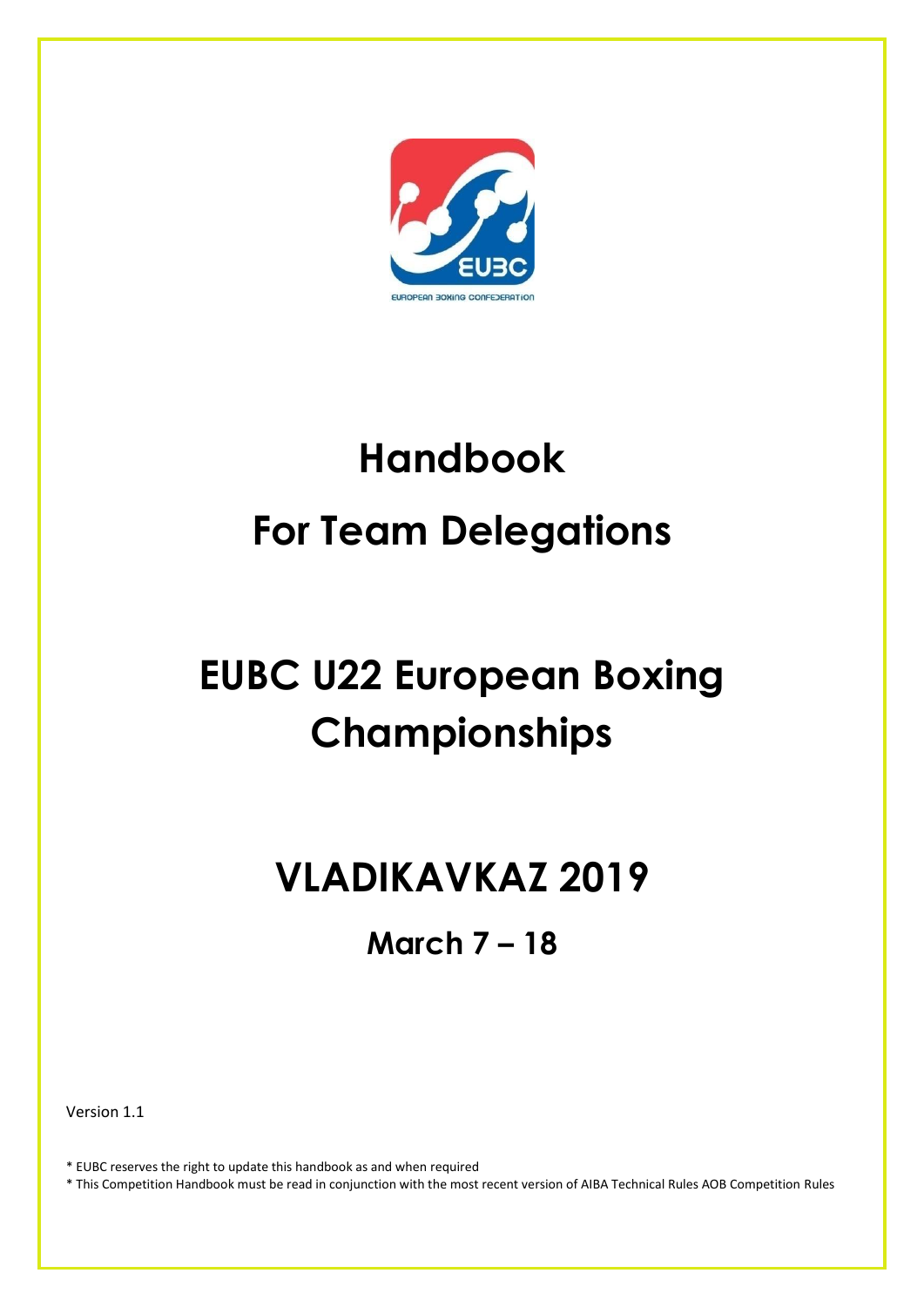TO: EUBC National Member Federations DATE: January 11, 2019 SUBJECT: EUBC U22 European Boxing Championships, Vladikavkaz 2019

Dear Presidents and Secretaries General, Dear EUBC Boxing Family,

It is my great pleasure to extend an invitation to all EUBC National Member Federations to participate in the upcoming EUBC U22 European Boxing Championships, which will be held from March 7 to 18, 2019 in Vladikavkaz, Russia!

This is the fourth edition of the EUBC U22 European Boxing Championships and I am certain that the Russian Boxing Federation, along with the Local Organizing Committee will provide a grand stage to our young Elite male and female boxers to gain competitive experience and show their talent at the highest international level.

If you have any questions regarding this competition, please contact the EUBC office at [eubc.office@gmail.com](mailto:eubc.office@gmail.com) or the LOC Office at info@vladikavkaz2019.com

EUBC is looking forward to this event in Russia!

Sincerely yours,

franco Jelinell

**Franco Falcinelli EUBC President**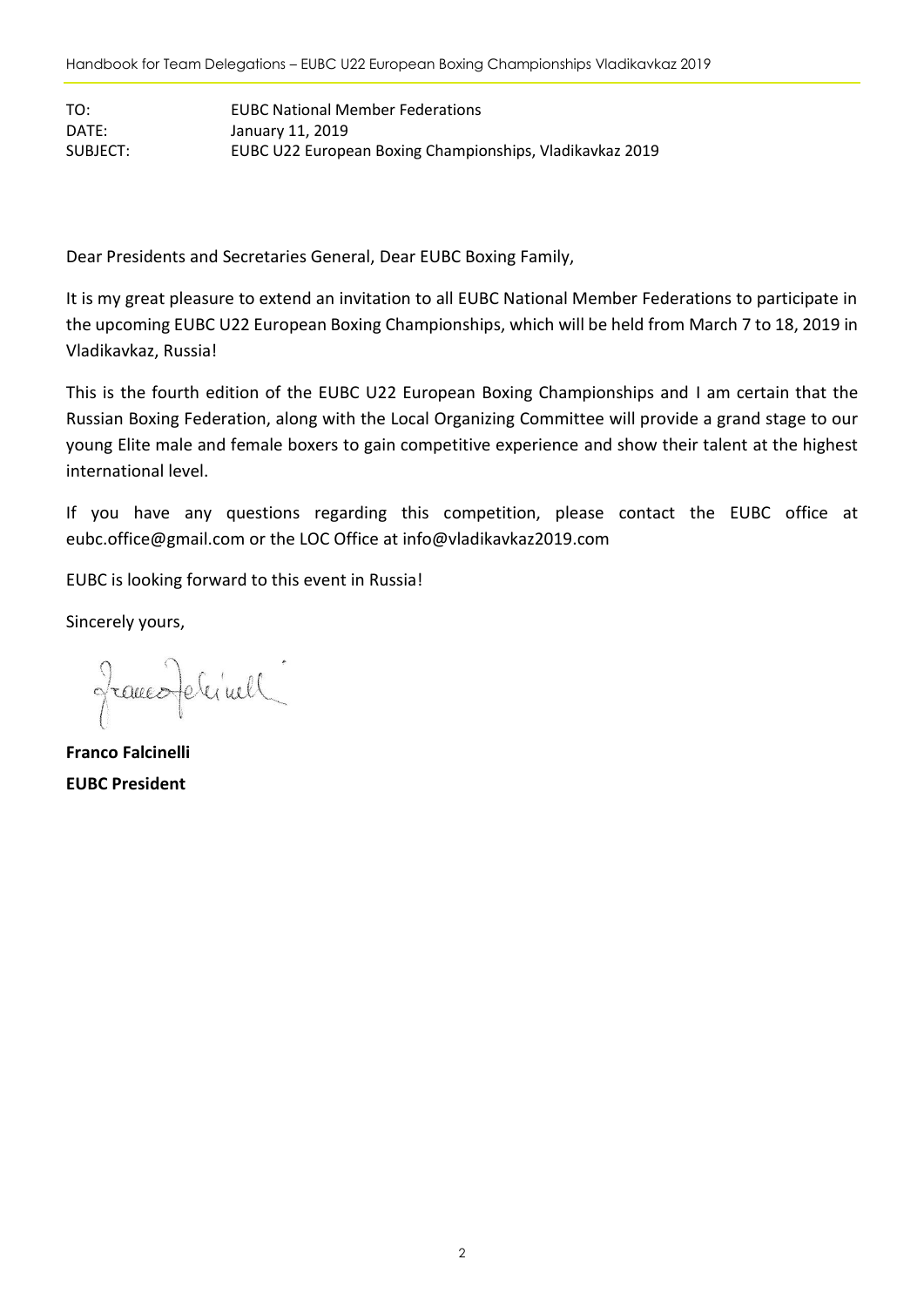#### **TABLE OF CONTENTS**

| 1 <sub>1</sub> |  |
|----------------|--|
| 2.             |  |
| 3.             |  |
| 4.             |  |
| 5.             |  |
| 6.             |  |
| 7 <sub>1</sub> |  |
| 8.             |  |
| 9.             |  |
|                |  |
|                |  |
|                |  |
|                |  |
|                |  |
|                |  |
|                |  |
|                |  |
|                |  |
|                |  |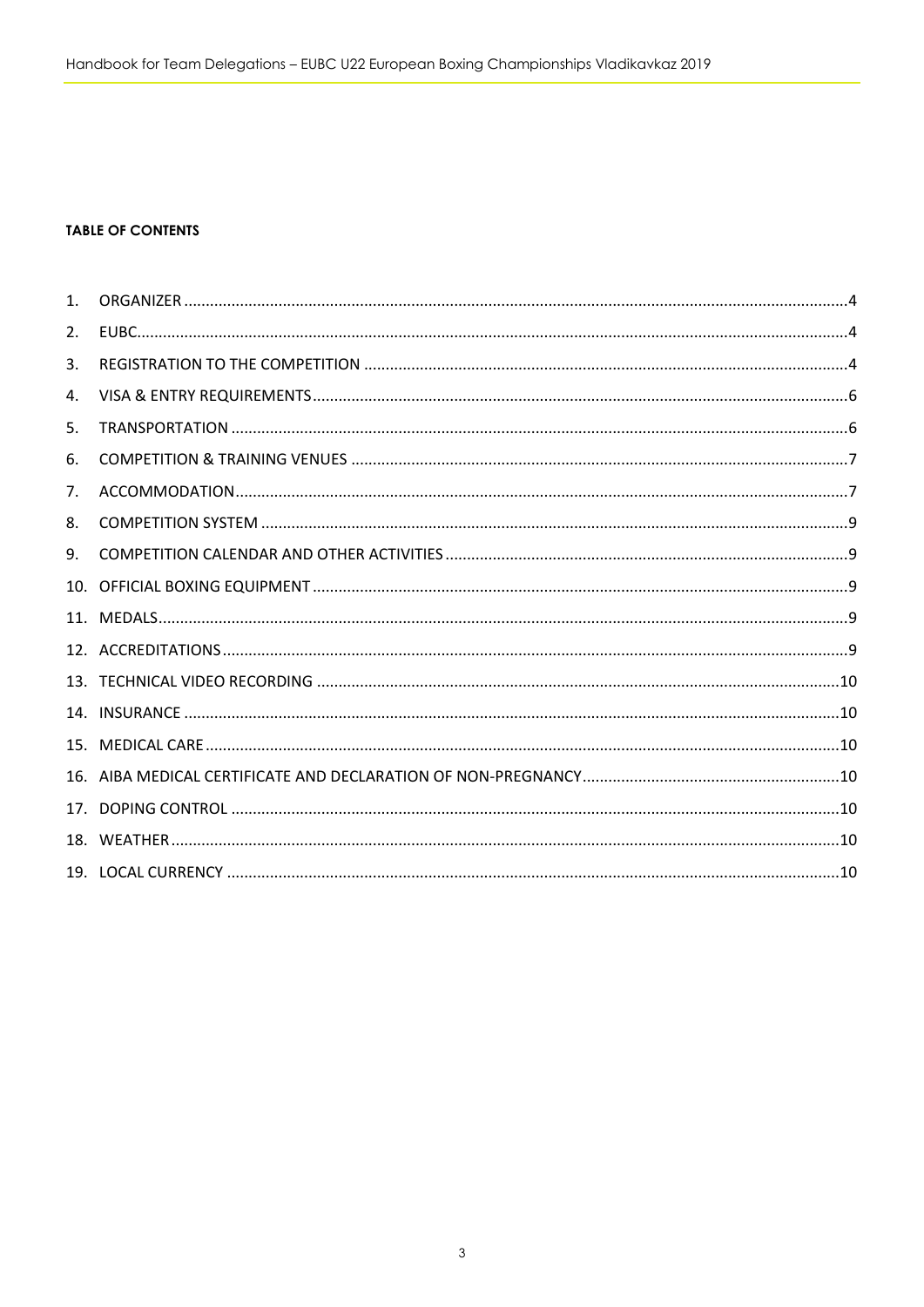Handbook for Team Delegations – EUBC U22 European Boxing Championships Vladikavkaz 2019

## <span id="page-3-0"></span>**1. ORGANIZER**

The Russian Boxing Federation, affiliated to AIBA and EUBC, has been entrusted with the organization of the EUBC Men's and Women's Under 22 European Boxing Championships 2019.

Address: Luzhnetskaya Embankment, 8, Moscow, Russia, 119270

Phone: +7 (495) 637-07-42

Email: [boxingfedrus@m](mailto:boxingfedrus@mail.ru)ail.ru

<span id="page-3-1"></span>**Local Competition Manager is Mr. Anton Bochkarev (email: info@vladikavkaz.com mob.: +7 928 234 14 66)**

### **2. EUBC**

#### **2.1. Headquarters Contact Details**

| <b>Registrations for Team Delegations:</b> | alexandr.egorov@eubcboxing.org |
|--------------------------------------------|--------------------------------|
| <b>Competition related:</b>                | alexandr.egorov@eubcboxing.org |
|                                            | d.gaistruk@gmail.com           |
| <b>Press &amp; Media related:</b>          | sportmoroni@gmail.com          |

For any additional information about the EUBC U22 European Boxing Championships, please contact the EUBC Executive Director at alexandr.egorov@eubcboxing.org and EUBC Competition Manager at d.gaistruk@gmail.com.

#### **2.2. Competition Officials**

The Championship is a 3 Star (as per AOB Competition Rules) event and will be officiated by AIBA Certified International Technical Officials and Referees & Judges.

### <span id="page-3-2"></span>**3. REGISTRATION TO THE COMPETITION**

All registrations for Team Delegations must be done via the AIBA database (https://www.aiba-database.org/nf).

The database is open for registrations from **January 14, 2019.**

Please find a summary table below:

| <b>Registration for</b>                | Done by                           | <b>Deadline</b> |
|----------------------------------------|-----------------------------------|-----------------|
| <b>Boxers</b>                          | Each National Federation via AIBA | February 8      |
|                                        | database                          | $(23:59$ GMT)   |
| <b>Team Officials</b>                  | Each National Federation via AIBA | February 8      |
|                                        | database                          | $(23:59$ GMT)   |
|                                        | Each National Federation via AIBA | February 4      |
| Referees & Judges (AIBA 2-3 Star only) | database                          | $(23:59$ GMT)   |
| Arrival/Departure Time of Team         | Each National Federation via AIBA | February 8      |
| Delegation                             | database                          | $(23:59$ GMT)   |
|                                        | Each National Federation via AIBA | February 8      |
| Rooming List                           | database                          | (23:59 GMT)     |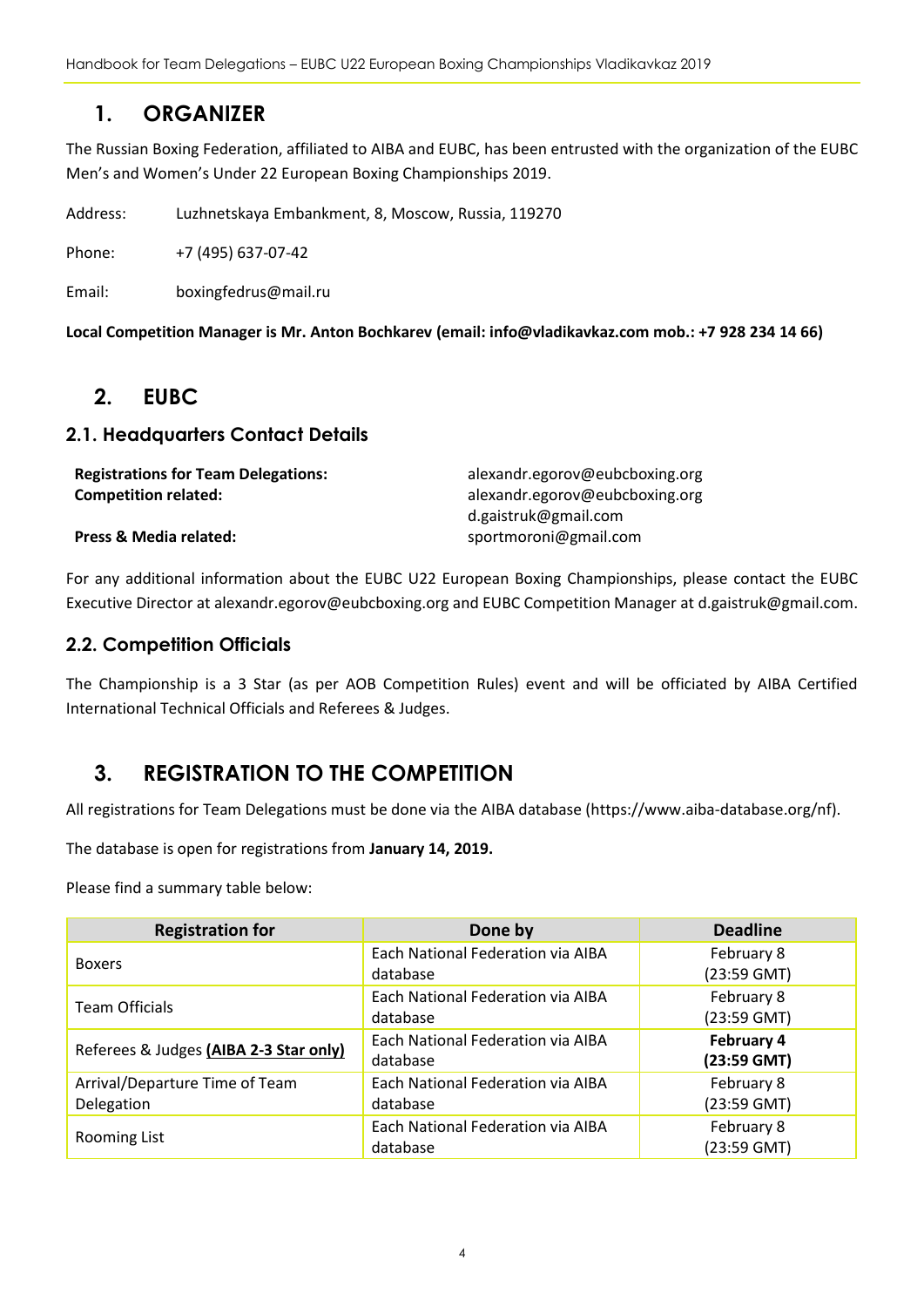#### **3.1. Participating Boxers**

Men and women boxers between the age of 19 and 22 according to their year of birth (born between January 1, 1997 and December 31, 2000) will be eligible to compete in the following categories:

Elite Men: 46-49 kg, 52 kg, 56 kg, 60 kg, 64 kg, 69 kg, 75 kg, 81 kg, 91 kg, 91+ kg.

Elite Women: 45-48 kg, 51 kg, 54 kg, 57 kg, 60 kg, 64 kg, 69 kg, 75 kg, 81 kg, 81+ kg.

Entering "Reserve boxer" in the database is encouraged, in case a National Federation is hesitating in its selection between two or more boxers, or would like to have a substitution in case of injury. This function allows National Federations to register more than one boxer in the same weight category and offers a possibility to choose which boxer will represent the National Federation at any moment prior to the General Weigh-In. Nevertheless, only one boxer will be allowed to compete in each weight category per National Federation.

#### **3.2. Coaches**

Each Boxer can to be accompanied to the ring by up to three (3) Seconds. However, only two (2) Seconds may mount the apron of the ring and only one (1) may enter the ring.

 All boxers must be accompanied by AIBA certified coaches (1, 2 or 3-star) or AIBA certified cutmen at ringside during the bouts

National Level coaches or cutmen, who have not been certified through AIBA, will not be allowed access to the FOP and must be registered as Extra Officials. If any Team Delegation does not have an AIBA Certified coach (1, 2 or 3 star), a representative of such Team Delegation must raise this issue at the Technical Meeting in order for arrangements to be made with another Team Delegation to delegate certified coach or cutman.

#### **3.3 Referees & Judges**

It is **mandatory** for all Referees & Judges **(AIBA 2 – 3 Stars only)** to be appointed by their respective National Federations and approved by EUBC. R&Js have to be registered in AIBA Database by **February 4**, **2019** and will be subject to a final confirmation by the EUBC R&J Commission.

It is **mandatory** for all Delegations with 3 or more participating boxers to delegate an accompanying qualified AIBA R&J.

#### **3.4. Team Officials**

Each Team Delegation can have the following number of Team Officials:

- $\checkmark$  2 Team Managers (1 for each Team)
- $\checkmark$  2 Team Physicians (1 for each Team)
- $\checkmark$  2 Physiotherapists (1 for each Team)
- **1 Referee&Judge (2-3 Star AIBA Certified)**
- $\checkmark$  Number of coaches according to below table:
	- $\circ$  1 3 Boxers: Up to 4 Coaches
	- $\circ$  4 7 Boxers: Up to 5 Coaches
	- $\circ$  8 10 Boxers: Up to 6 Coaches
	- o 10 20 Boxers: Up to 8 Coaches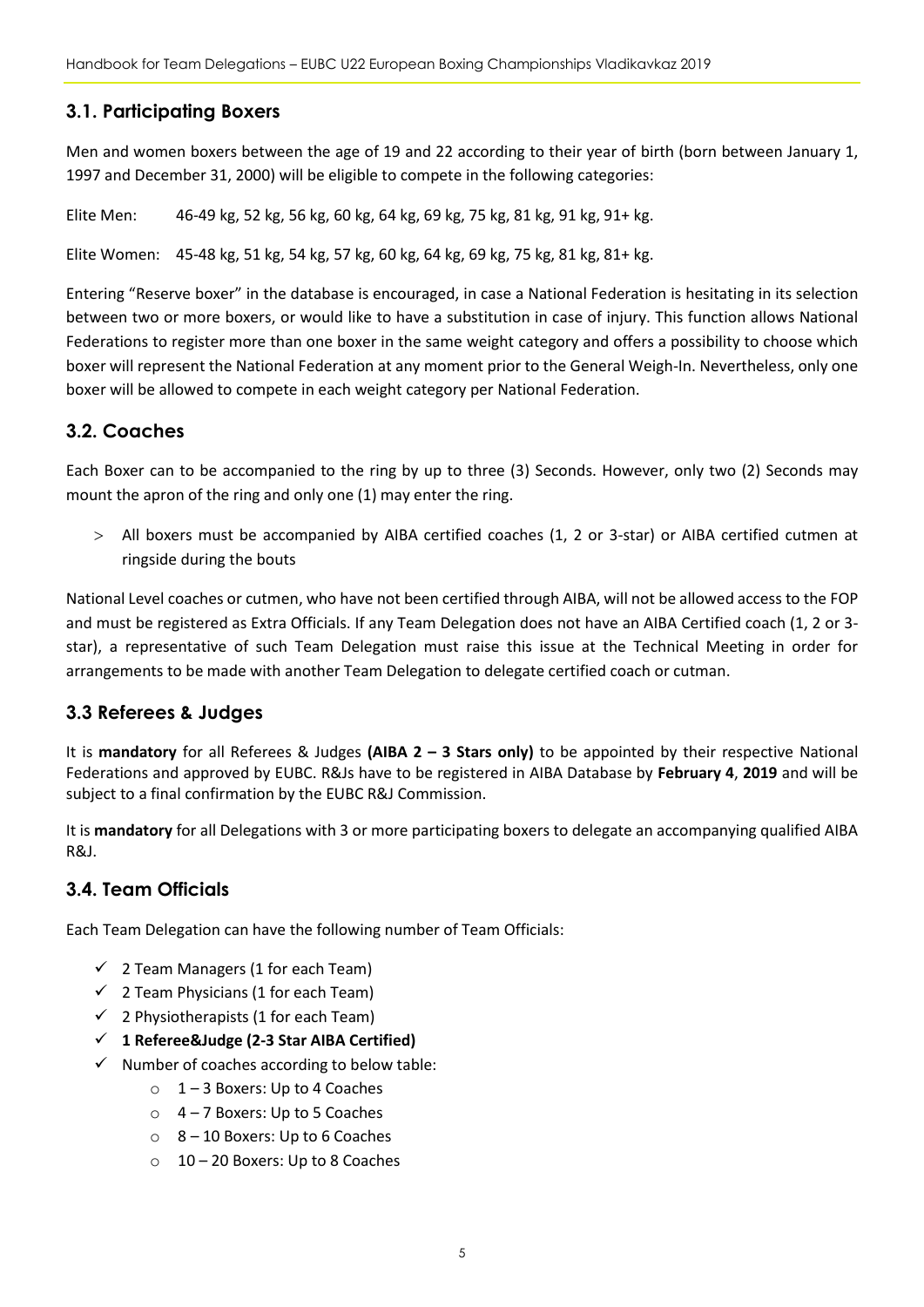Handbook for Team Delegations – EUBC U22 European Boxing Championships Vladikavkaz 2019

#### **3.5. Extra Officials**

See article 12.2 of this document for other accompanying National Federations' members and liaise with the LOC regarding this matter.

# <span id="page-5-0"></span>**4. VISA & ENTRY REQUIREMENTS**

LOC will provide visa assistance, if required.

**For any information please contact:** Mrs. Evgenia Vahrina (email: [visa@rusboxing.ru,](mailto:visa@rusboxing.ru) mob: +7 (495) 637-06-58.

Team Delegations requiring visas must timely request it at the Russian Embassy / Consulate of their respective country. To request visa assistance please contac[t visa@rusboxing.ru](mailto:visa@rusboxing.ru) immediately and provide valid passport copies of the applicants.

#### **Deadline to submit visa requests: February 4, 2019 (23:59 GMT)**

Please note that after this deadline the LOC cannot guarantee the acquisition of Visas by Team Delegation.

# <span id="page-5-1"></span>**5. TRANSPORTATION**

#### **5.1. International Transportation**

All flight information related to Team Delegations must be entered in the AIBA Database during the registration period and additionally sent to the LOC at [boxingfedrus@mail.ru](mailto:boxingfedrus@mail.ru) an[d info@vladikavkaz.com.](mailto:antbochkarev@gmail.com) The main airports of arrival and departure will be Vladikavkaz International Airport (Beslan Airport – OGZ).

#### **Deadline to submit arrival and departure information: February 8, 2019 (23:59 GMT)**

#### **5.2. Local Transportation**

Local transportation will be provided by the organizers to and from the airport, to and from the hotel, to and from competition venue as well astraining venues. In case of questions or emergencies upon arrival at the airport, please contact Anton Bochkarev (mob.: +7 928 234 14 66 email: [info@vladikavkaz.com\)](mailto:antbochkarev@gmail.com)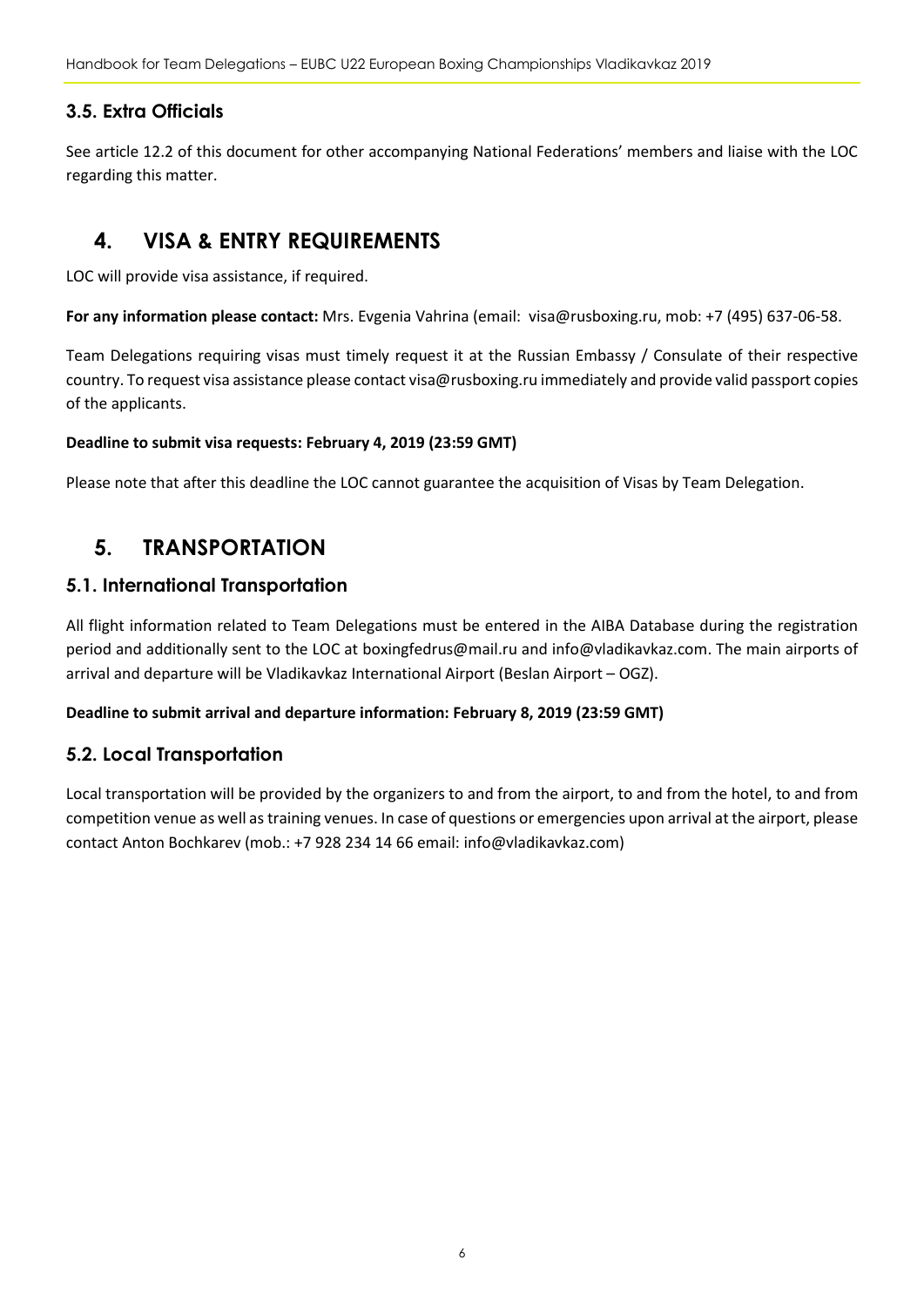# <span id="page-6-0"></span>**6. COMPETITION & TRAINING VENUES**

#### **6.1. Competition & Training Venue**

#### **Sports Complex «Manege»**





- Capacity: 5 000 Seats
- Address: Pushkinskaya Ulitsa, 2, Vladikavkaz
- Telephone: +7 (8672) 53-15-20

# <span id="page-6-1"></span>**7. ACCOMMODATION**

Allocation of single, twin and triple rooms for Team Delegations must be entered in the AIBA Database by February 8, 2019 (23:59 GMT). Additionally, the rooming list must be sent to the LOC via email at [boxingfedrus@mail.ru](mailto:boxingfedrus@mail.ru) and info@vladikavkaz2019.com

#### **Deadline to submit accommodation information: February 8, 2019 (23:59 GMT)**

#### **7.1. Hotel for Team Delegations**

**Important:** Only Team Delegation Members(as per point 3.4 above) who are timely registered in the AIBA Database will be allowed to stay in Team Delegation Hotel.

#### **Team Delegation Hotel**



| Name: | «Vladikavkaz» Hotel |
|-------|---------------------|
|       |                     |

Address: 75 Kotsoeva Str., Vladikavkaz

Phone #: +7 963 177-69-61

Distance to Competition Venue: 3 km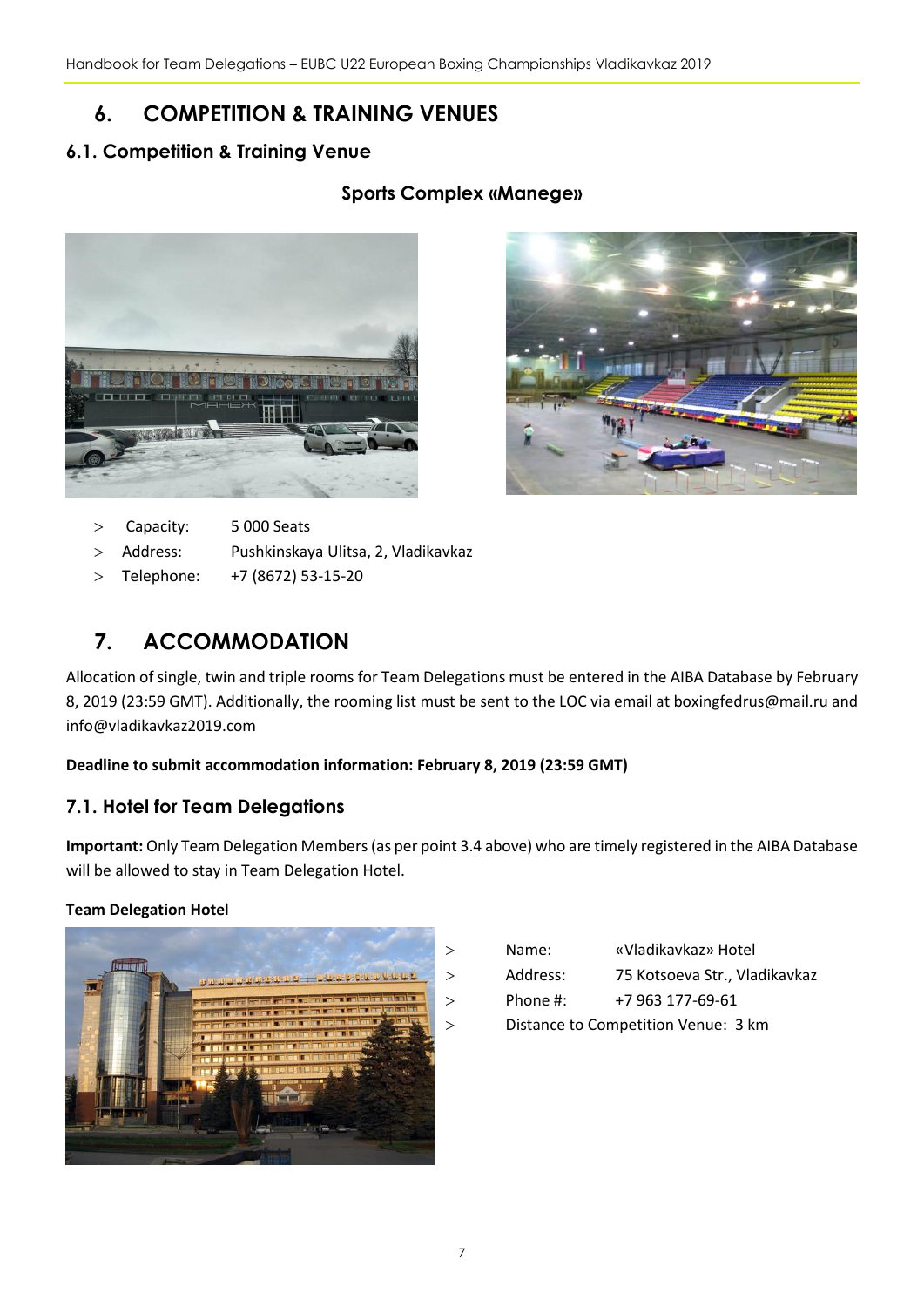Services and facilities at Team Delegation Hotel:

- $\checkmark$  Separate dining area for EUBC Team Delegations
- $\checkmark$  Parking
- $\checkmark$  TV
- $\checkmark$  Free wi-fi
- $\checkmark$  Laundry Service

#### **7.2. Room rates**

#### **7.2.1 Room rates for Team Delegations**

- > Single Occupancy: EUR 80 / night / person
- Twin Occupancy: EUR 60 / night / person

The room rate will be available during the entire Event Period, as well as for any early arrivals (at LOC discretion), should Teams wish to arrive earlier. Room rate includes full board (3 meals per day).

#### **7.2.2 Room rates for Referees & Judges**

All R&Js will be accommodated at Officials Hotel.

- > Single Occupancy EUR 80 / night / person
- Twin Occupancy EUR 60 / night / person

The room rate will be available during the entire Event Period, as well as for any early arrivals (at LOC discretion), should R&Js wish to arrive earlier. Room rate includes full board (3 meals per day).

#### **7.3. Payment conditions**

- All Team Delegations must pay their full room charges as above for the entire Event Period (March 7 18, 2019)
- Only on-site payment in CASH will be accepted (LOC will not be able to accept any other form of payment on site)
- Team Delegations will not be able to receive accreditation cards and hotel room keys if the payment is not made in full
- Extra Officials may be allowed to stay at the Team Delegation Hotel(s) by the LOC, subject to EUBC approval
- No deposit will be charged upon registration

#### **7.4. Meals**

Three (3) meals per day will be served for Team Delegations and Officials. Daily menus will be in accordance with the AIBA Dietary Requirements. The meal hours will be:

| Breakfast: | $07:00 - 09:00$ |
|------------|-----------------|
|            |                 |

- Lunch: 12:00 14:00
- $\geq$  Dinner:  $19:00 23:00$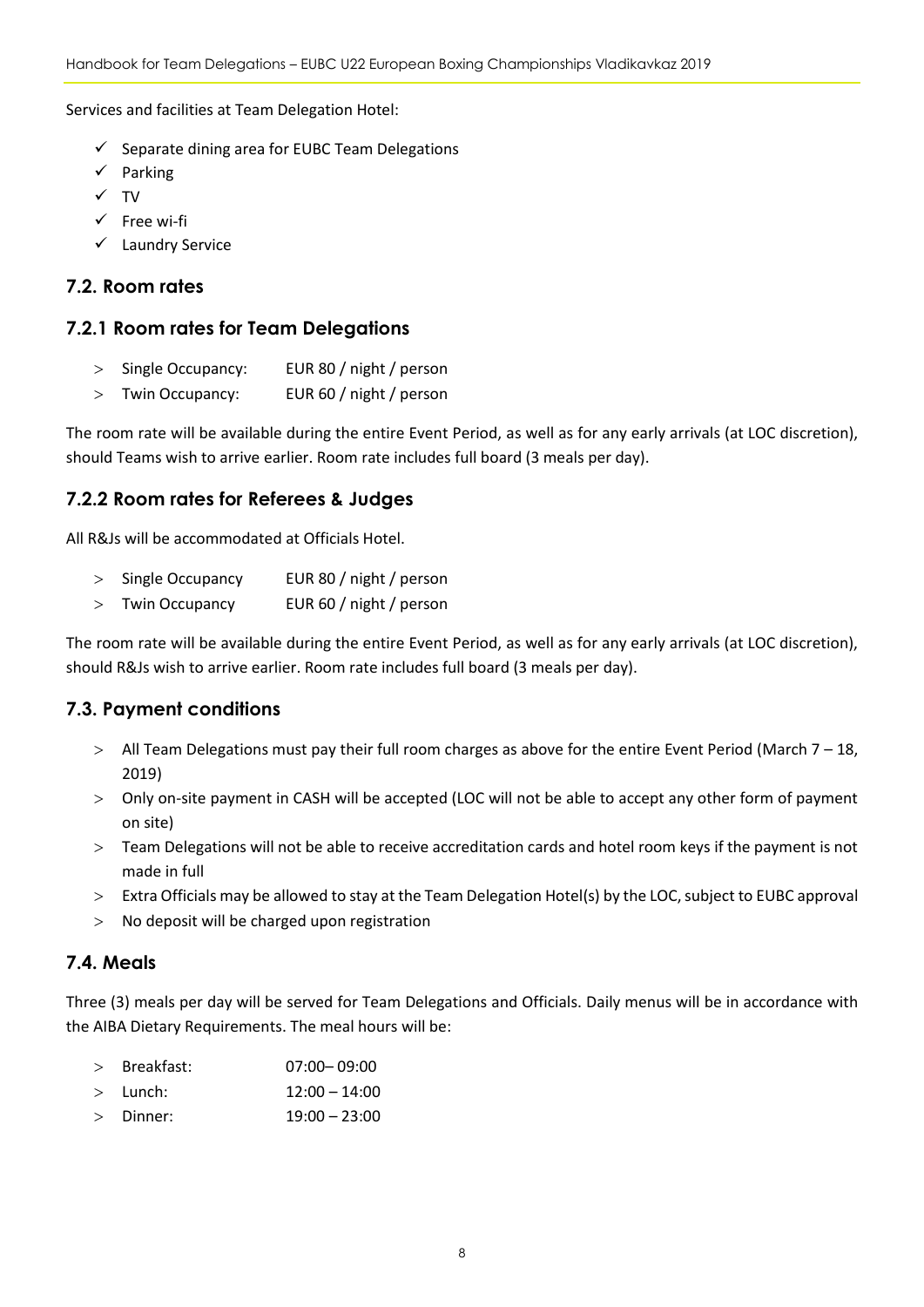Handbook for Team Delegations – EUBC U22 European Boxing Championships Vladikavkaz 2019

## <span id="page-8-0"></span>**8. COMPETITION SYSTEM**

The Championships will be run according to AIBA Technical Rules and AOB Competition Rules. The Official Draw will be conducted by Swiss Timing through an electronic draw. Two (2) rings will be used.

# <span id="page-8-1"></span>**9. COMPETITION CALENDAR AND OTHER ACTIVITIES**

Event Period March 7 – 18, 2019

Competition Period: March 8 – 17, 2019

| Event                           | Date, Time            | <b>Place</b>            |
|---------------------------------|-----------------------|-------------------------|
| <b>Team Delegation Arrivals</b> | March 7               | «Vladikavkaz» Hotel     |
| <b>Technical Meeting</b>        | March 7 @ TBC         | «Vladikavkaz» Hotel     |
| General Weigh-In                | March 8 @ TBC         | «Vladikavkaz» Hotel     |
| <b>Official Draw</b>            | March 8 @ TBC         | «Vladikavkaz» Hotel     |
| <b>Opening Ceremony</b>         | March 8 @ TBC         | Sports Complex «Manege» |
| Preliminaries                   | March $8 - 13$ @ TBC  | Sports Complex «Manege» |
| Semi-Finals                     | March 15 and 16 @ TBC | Sports Complex «Manege» |
| Finals                          | March 17 @ TBC        | Sports Complex «Manege» |
| Departures                      | March 18              | «Vladikavkaz» Hotel     |

# <span id="page-8-2"></span>**10. OFFICIAL BOXING EQUIPMENT**

All official boxing equipment for the EUBC U22 European Boxing Championships Vladikavkaz 2019 will be provided by an AIBA Official Licensee.

# <span id="page-8-3"></span>**11. MEDALS**

LOC and EUBC will distribute medals for each Men and Women weight category:

- $\checkmark$  1st Place: gold medal (1)
- $\checkmark$  2nd Place: silver medal (1)
- $\checkmark$  3rd Place: bronze medal (1)
- $\checkmark$  4th Place: bronze medal (1)

# <span id="page-8-4"></span>**12. ACCREDITATIONS**

#### **12.1. For Team Delegations Members**

All Team Delegations' members (as listed in articles 3.1-3.5) who are timely registered for the event via the AIBA Database will receive their accreditations on site after the accommodation payment has been confirmed by the LOC.

#### **12.2. For Accompanying National Federations Members (Extra Officials)**

Each National Federation has the possibility to request up to six (6) additional accreditations for its internal needs and VIPs, by completing the accreditation request form and sending it back to eubc.office@gmail.com, d.gaistruk@gmail.com an[d boxingfedrus@mail.ru](mailto:boxingfedrus@mail.ru) no later than March 4, 2019 (23:59 GMT).